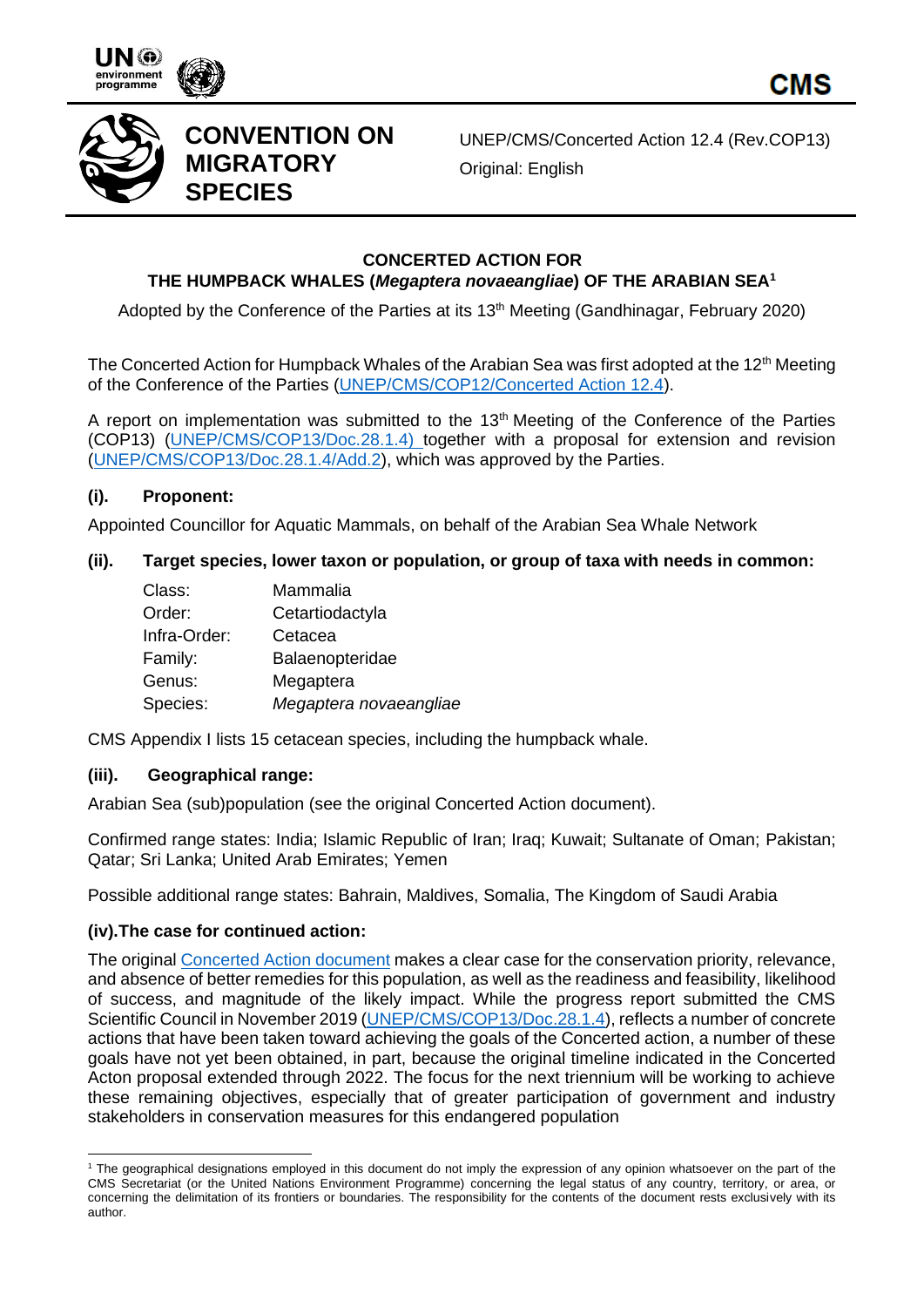#### **(v). Activities and expected outcomes:**

The table below summarizes the progress made on each of the originally proposed activities and outcomes for the Arabian Sea Humpback Whale Concerted Action as of December 2019, with a fourth column indicting the required follow-up in the next triennium of 2020 to 2023.

#### Priority activities outcomes and gaps:

| <b>Activity</b>                                                                                                                                                                                                                                                        | <b>Expected Outcome</b>                                                                                                                                                                   | Progress as of December 2019                                                                                                                                                                                                                                                                                                                                                                                                                                                                                                                                  | <b>Activity for 2020-2023</b>                                                                                       |
|------------------------------------------------------------------------------------------------------------------------------------------------------------------------------------------------------------------------------------------------------------------------|-------------------------------------------------------------------------------------------------------------------------------------------------------------------------------------------|---------------------------------------------------------------------------------------------------------------------------------------------------------------------------------------------------------------------------------------------------------------------------------------------------------------------------------------------------------------------------------------------------------------------------------------------------------------------------------------------------------------------------------------------------------------|---------------------------------------------------------------------------------------------------------------------|
| Addressing knowledge gaps                                                                                                                                                                                                                                              |                                                                                                                                                                                           |                                                                                                                                                                                                                                                                                                                                                                                                                                                                                                                                                               |                                                                                                                     |
| The development of a marine mammal<br>reporting smartphone App and citizen<br>science tools, to allow the crews of<br>fishing, coast guard and whale-watch<br>vessels and ferries to record and report<br>whale and dolphin observations.                              | Improved<br>data<br>models of<br>and<br>current humpback whale distribution<br>throughout the Arabian Sea                                                                                 | ASWN members in Oman are testing apps<br>that can be used by shipping companies,<br>and other members are investigating and<br>testing other Apps that can be used by<br>tourism companies and members of the<br>public, as well as for research (e.g. Spotter<br>Pro, Whale Alert, Seafari). However, none<br>are yet in regular use, or translated into the<br>languages used by range states. Funding<br>would be required to make these more<br>widely accessible and in use, and may be<br>WWF-Pakistan-trained<br>ideal for the<br>fisheries observers. | Finalize data collection apps and put into<br>use by relevant stakeholders in the<br>region                         |
| Collaborative boat-based research to<br>continue photo-identification studies,<br>collects genetic samples, and identify<br>critical habitat. The involvement of local<br>scientists in this research will build<br>capacity for future conservation in the<br>region. | Improved data on whale distribution,<br>habitat use, population identity and<br>connectivity between regions, and<br>increased number of qualified<br>cetacean researchers in the region. | Boat-based research has continued in<br>Oman, and in some instances involves<br>participants from other range states.<br>However, funding has not yet been<br>obtained<br>for large-scale collaborative<br>research efforts.                                                                                                                                                                                                                                                                                                                                  | Fund raise and implement regional<br>research, with a priority for acoustic<br>research in the Eastern Arabian Sea. |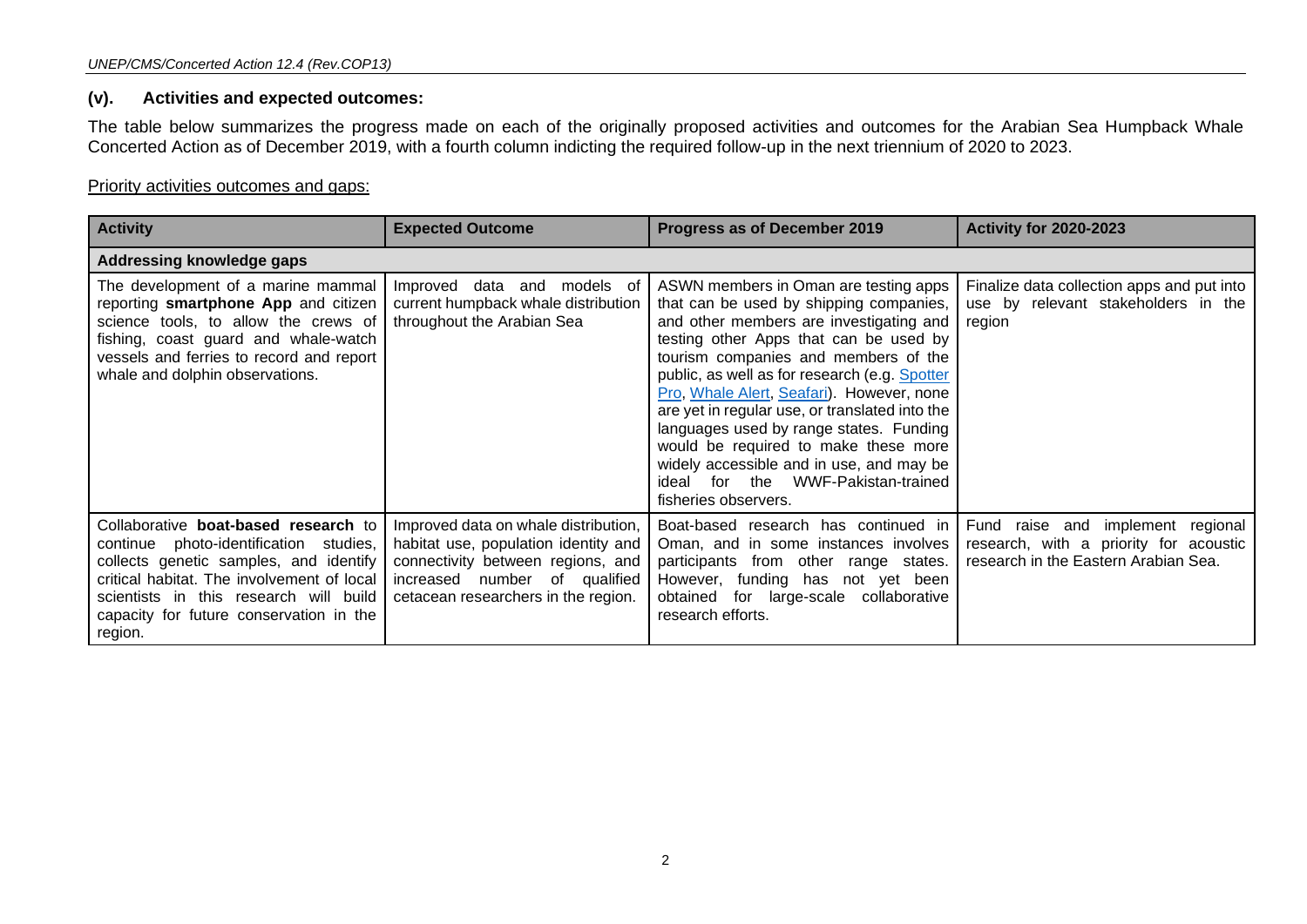| <b>Activity</b>                                                                                                                                                                    | <b>Expected Outcome</b>                                                                                                             | Progress as of December 2019                                                                                                                                                                                                                                                                                                                                                                                                                                                                                                                                           | <b>Activity for 2020-2023</b>                                                                                                                                |
|------------------------------------------------------------------------------------------------------------------------------------------------------------------------------------|-------------------------------------------------------------------------------------------------------------------------------------|------------------------------------------------------------------------------------------------------------------------------------------------------------------------------------------------------------------------------------------------------------------------------------------------------------------------------------------------------------------------------------------------------------------------------------------------------------------------------------------------------------------------------------------------------------------------|--------------------------------------------------------------------------------------------------------------------------------------------------------------|
| Use of passive acoustic recorders to<br>detect the presence of whales and<br>monitor human introduced noise in areas<br>that are logistically difficult or dangerous<br>to survey. | Improved understanding of whale<br>distribution in Eastern Arabian Sea<br>(e.g. Gujarat and Rann of Kutch)                          | Recordings made in Oman in 2012-13<br>have been analyzed and the valuable<br>results have presented at the IWC (Cerchio<br>et al., 2018; Cerchio et al., 2016).<br>Opportunistic recordings have also been<br>analyzed from India (Madhusudhana,<br>Chakraborty, & Latha, 2018; Mahanty,<br>Latha, & Thirunavukkarasu, 2015).<br>Funding and logistics have not yet been in<br>place to conduct larger scale passive<br>acoustic surveys off of Pakistan or India.<br>However, plans are under way to purchase<br>and place units off the Southwest coast of<br>India. | Support ongoing acoustic work off the<br>West coast of India, look for opportunities<br>to deploy recorders in Pakistan, and<br>analyze and publish results. |
| Genetic analysis of samples collected<br>from strandings and during dedicated<br>whale surveys to determine whether<br>Arabian Sea humpback whales comprise<br>a new sub-species.  | Likely designation of ASHW as new<br>species<br>sub-species,<br>or<br>understanding of kinship and<br>relatedness of sampled whales | This is still underway with Howard<br>Rosenbaum and his lab, using samples<br>collected in Oman through 2015.                                                                                                                                                                                                                                                                                                                                                                                                                                                          | Analyse new samples collected in 2017<br>and 2019 and publish results with<br>possible new subspecies designation.                                           |
|                                                                                                                                                                                    |                                                                                                                                     | Although not listed as one of the targeted<br>activities in the Concerted Action, the<br>rationale refers to the need to study<br>humpback whale health and threats, and<br>the International Whaling Commission has<br>provided a grant that will allow researchers<br>to examine and score all photos of<br>humpback whales from Oman for evidence<br>human-induced<br>disease<br>and<br>Ωf<br>scarring/injury. This work will commence in<br>May 2019, and is expected to be<br>completed by December 2019.                                                         | Continue studies on visual health<br>assessment and body condition in Oman,<br>and publish results.                                                          |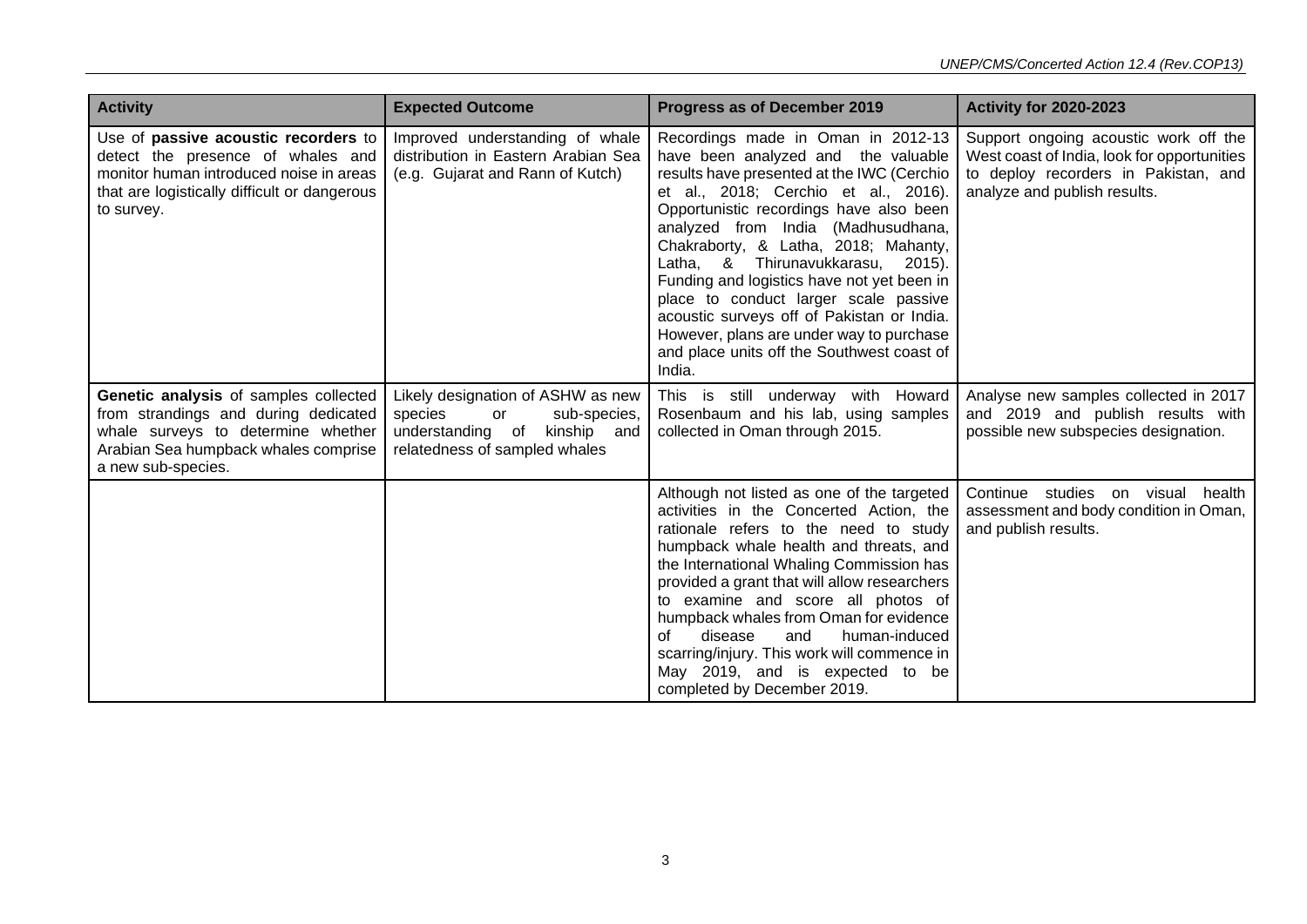| <b>Activity</b>                                                                                                                                                                                                                                                                                                                                                                    | <b>Expected Outcome</b>                                                                       | Progress as of December 2019                                                                                                                                                                                                                                                                                                                                                                                                                                                                                                          | <b>Activity for 2020-2023</b>                                                                                                                                                         |
|------------------------------------------------------------------------------------------------------------------------------------------------------------------------------------------------------------------------------------------------------------------------------------------------------------------------------------------------------------------------------------|-----------------------------------------------------------------------------------------------|---------------------------------------------------------------------------------------------------------------------------------------------------------------------------------------------------------------------------------------------------------------------------------------------------------------------------------------------------------------------------------------------------------------------------------------------------------------------------------------------------------------------------------------|---------------------------------------------------------------------------------------------------------------------------------------------------------------------------------------|
|                                                                                                                                                                                                                                                                                                                                                                                    |                                                                                               | Regional ASHW ecological niche modeling<br>work previously presented to the IWC<br>(Willson et al. 2017) has been updated with<br>results of more recent satellite telemetry<br>work and a refined method. The habitat<br>suitability layers are currently being<br>prepared for a ship strike risk assessment<br>by looking at co-occurrence between<br>identified whale habitat together with<br>shipping traffic density mapping (derived<br>from satellite based AIS data). Completion<br>of this study is expected by late 2019. | Publish results of niche modelling and<br>co-occurrence of whales and shipping.                                                                                                       |
| Information sharing and awareness raising                                                                                                                                                                                                                                                                                                                                          |                                                                                               |                                                                                                                                                                                                                                                                                                                                                                                                                                                                                                                                       |                                                                                                                                                                                       |
| The development of a regional shared<br>online data platform to promote<br>standardization, comparability and timely<br>analyses of data collected throughout the<br>region. This will be used to facilitate the<br>creation of sensitivity maps and assist<br>stakeholders in the design of local,<br>national and regional conservation<br>strategies, including protected areas | Improved understanding of ASHW<br>distribution<br>and<br>connectivity<br>between study areas. | Two years of collaborative development<br>between ASWN members, Flukebook, and<br>Indocet, have resulted in the completion of<br>an ASWN online database that uses the<br>Flukebook Platform.<br>This new data<br>platform allows uploading, archiving, and<br>analysis of cetacean sightings data, as well<br>as use of 'computer vision' to conduct<br>automated matching of humpback whale<br>tail flukes within, and between research<br>projects in the Arabian Sea and wider<br>Western Indian Ocean.                           | Work toward greater uptake and usage of<br>the online platform among members.<br>Refine data upload and analysis methods<br>in collaboration with Indocet and<br>Flukebook designers. |
| An improved website that provides a<br>portal to the shared database (see<br>above), informs the general public of<br>whale conservation needs, and provides<br>members with a range of outreach tools<br>to engage governments and other<br>stakeholders in their region and involve<br>them in Whale conservation efforts                                                        | <b>ASHW</b><br>Increased awareness of<br>conservation<br>needs<br>among<br>stakeholders       | The Arabian Sea Whale Network website<br>has undergone some improvements, and<br>is maintained with updates and news<br>items, as well as a page dedicated to the<br>new data platform. The ASWN has<br>produced an infographic to use in reaching<br>out to stakeholders, as well as three issues<br>of a newsletter. However, more could be<br>done to create a wider variety of outreach<br>tools, including power-point presentations,<br>videos, or other tools in multiple<br>languages.                                        | Develop further outreach and awareness<br>raising tools, based on results of<br>research and analysis.                                                                                |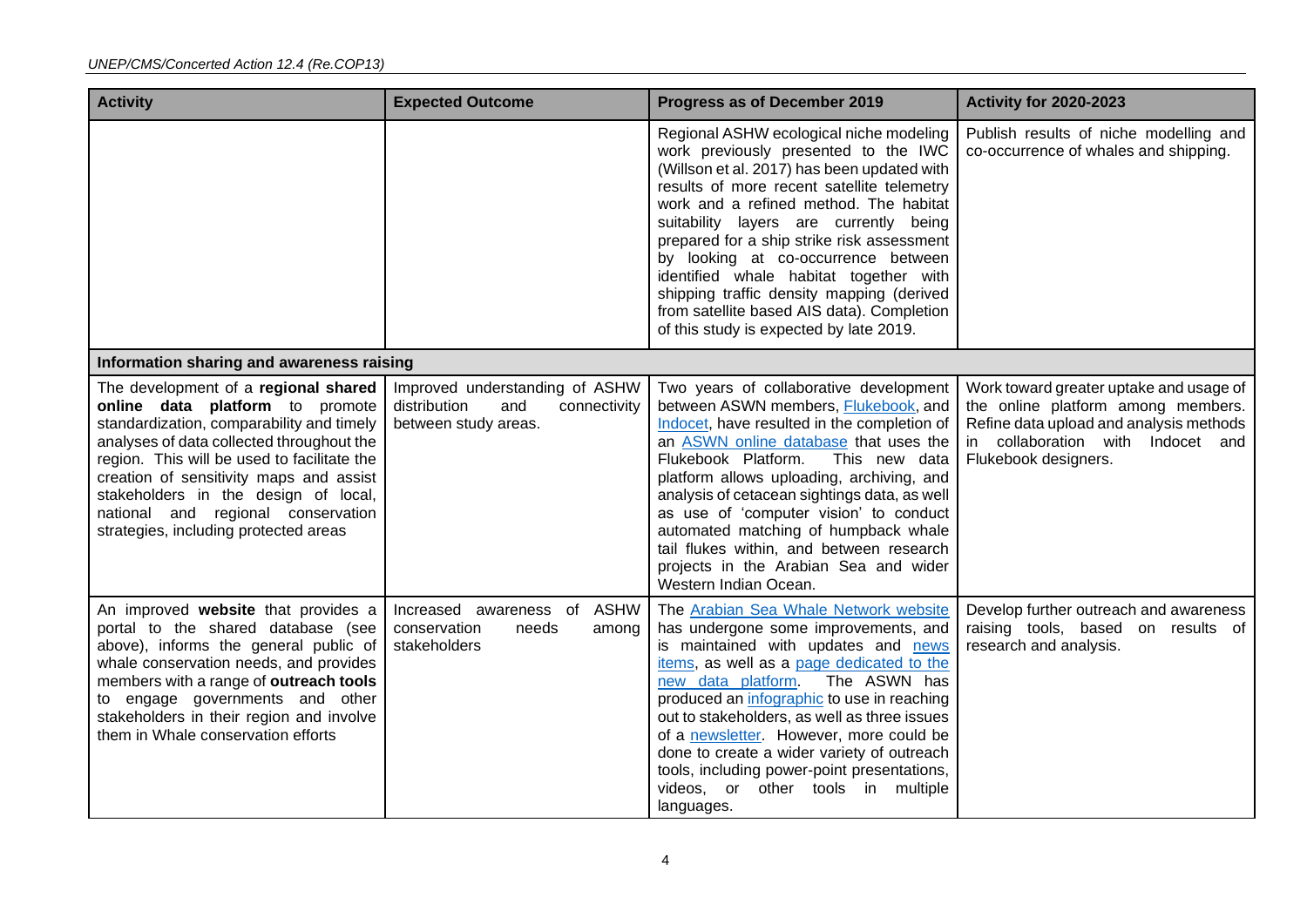| <b>Activity</b>                                                                                                                                                                                                                                                                                                  | <b>Expected Outcome</b>                                                                                                                                                                                                        | Progress as of December 2019                                                                                                                                                                                                                                                                                                                                                                                                                                                                                                                                                                                                                                                                                                                                                                                                                                                 | <b>Activity for 2020-2023</b>                                                                                                                                                                       |  |  |  |
|------------------------------------------------------------------------------------------------------------------------------------------------------------------------------------------------------------------------------------------------------------------------------------------------------------------|--------------------------------------------------------------------------------------------------------------------------------------------------------------------------------------------------------------------------------|------------------------------------------------------------------------------------------------------------------------------------------------------------------------------------------------------------------------------------------------------------------------------------------------------------------------------------------------------------------------------------------------------------------------------------------------------------------------------------------------------------------------------------------------------------------------------------------------------------------------------------------------------------------------------------------------------------------------------------------------------------------------------------------------------------------------------------------------------------------------------|-----------------------------------------------------------------------------------------------------------------------------------------------------------------------------------------------------|--|--|--|
| Capacity building and development and implementation of mitigation strategies                                                                                                                                                                                                                                    |                                                                                                                                                                                                                                |                                                                                                                                                                                                                                                                                                                                                                                                                                                                                                                                                                                                                                                                                                                                                                                                                                                                              |                                                                                                                                                                                                     |  |  |  |
| Organization of targeted<br>regional<br>workshops, meetings and training<br>opportunities that will involve local and<br>national government agencies as well as<br>young scientists, build capacity and<br>develop multi-stakeholder mitigation<br>strategies and conservation measures in<br>key range states. | More effective<br>stranding/entanglement response<br>leading to better survival of affected<br>cetaceans, improved<br>data on<br>bycatch/entanglement<br>rates<br>throughout the region, increased<br>government participation | A workshop was held in Oman, in January<br>2018, focusing on the final stages of<br>development of the ASWN Flukebook data<br>platform, as well as the issue of data<br>collection from fisheries in the region. This<br>workshop involved ASWN members and a<br>number of representatives of Oman<br>governmental agencies responsible for<br>cetacean management and conservation.<br>The full workshop report can be<br>downloaded here.<br>Many of the researchers working with<br>Arabian Sea humpback whales were also<br>involved in the <b>IUCN</b> Important Marine<br>Mammal Areas workshop for the Western<br>Indian Ocean and Arabian Seas. While<br>organized with different aims, it also<br>involved opportunities for regional capacity<br>building and stakeholder engagement<br>particularly with the Oman government<br>representatives who were present. | Organize a regional workshop or series<br>of country-based visits to<br>build<br>awareness and capacity of government<br>stakeholders to engage in effective<br>conservation measures.              |  |  |  |
| Replication of ship strike mitigation<br>strategies from Oman, and by-catch<br>mitigation from Pakistan to other parts of<br>the Arabian Sea.                                                                                                                                                                    | risk of ship<br>Reduced<br>strike<br>throughout region, improved chance<br>of survival of entanglement                                                                                                                         | Two of the main proponents of the<br>Pakistan crew-based bycatch observer<br>programme presented their work at an<br>IWC-hosted workshop on<br>bycatch<br>mitigation in the Indian Ocean in May 2019.<br>Development of a region- wide approach to<br>ship strike mitigation is expected to be<br>partly informed by the ship strike risk<br>assessment currently in progress (and<br>discussed in the section on addressing<br>knowledge gaps above).                                                                                                                                                                                                                                                                                                                                                                                                                       | Continue work with the Indian Ocean<br>Tuna<br>Commission,<br>as<br>to<br>support/facilitate the amplification of the<br>Pakistan crew-based observer and<br>bycatch mitigation work in the region. |  |  |  |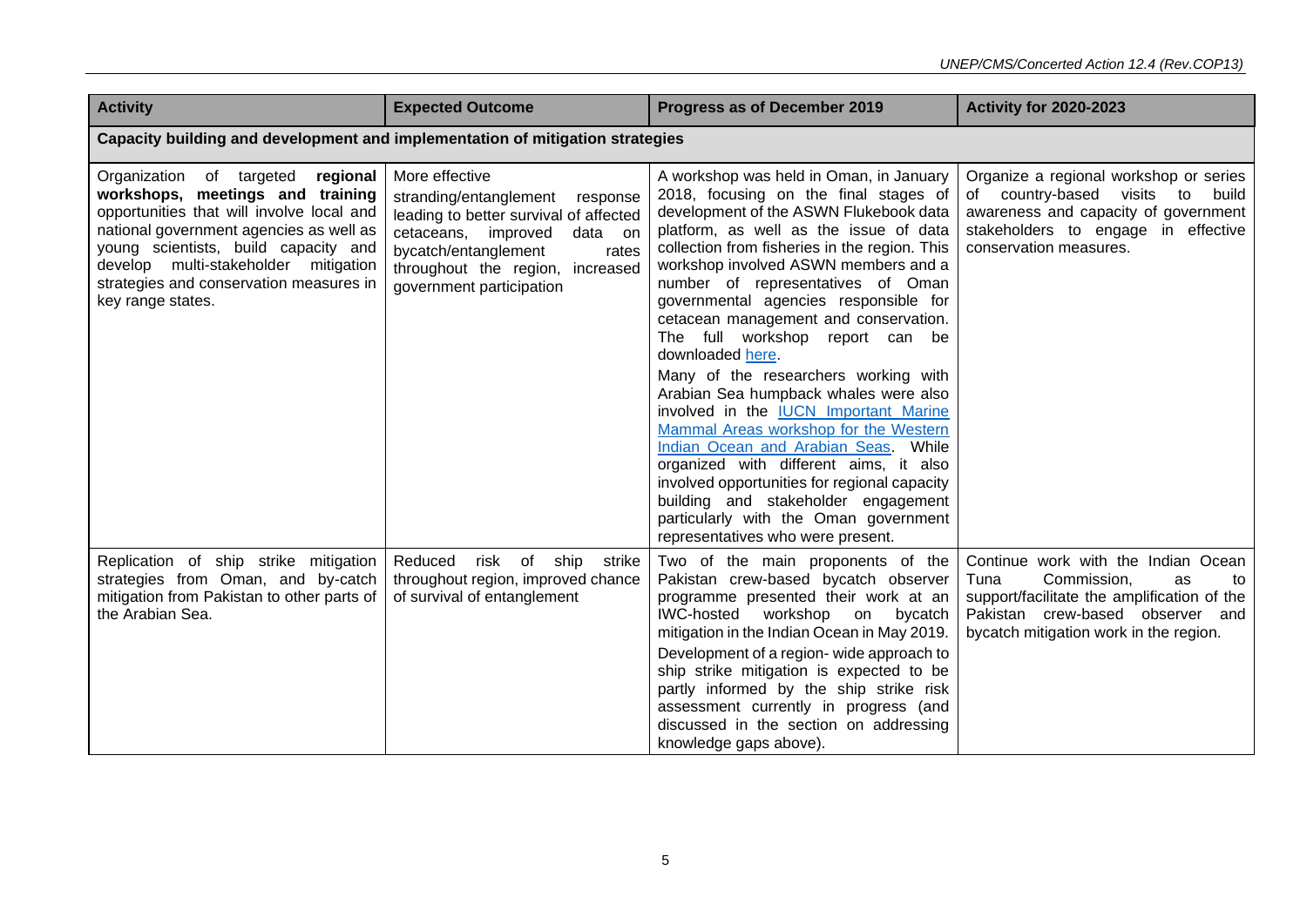| <b>Activity</b>                                                                                  | <b>Expected Outcome</b>                                                                                                                                                            | Progress as of December 2019                                                                                                                                                                                                                                                                                                                                                                                                                                       | <b>Activity for 2020-2023</b>                                                                                                                                                                                                                                                                                                                              |
|--------------------------------------------------------------------------------------------------|------------------------------------------------------------------------------------------------------------------------------------------------------------------------------------|--------------------------------------------------------------------------------------------------------------------------------------------------------------------------------------------------------------------------------------------------------------------------------------------------------------------------------------------------------------------------------------------------------------------------------------------------------------------|------------------------------------------------------------------------------------------------------------------------------------------------------------------------------------------------------------------------------------------------------------------------------------------------------------------------------------------------------------|
| Development of a range-state endorsed<br>Conservation<br>regional ASHW<br>and<br>Management Plan | Regional<br>Conservation<br>and<br>Management Plan to promote long- representatives of<br>management  <br>conservation<br>and<br>ASHW<br>the<br>range I<br>across<br>participation | Ongoing<br>between<br>discussions<br>the<br>International<br>term coordinated and collaborative   Whaling Commission, the CMS Councilor   led conservation management plan,<br>for Cetaceans, members of the Arabian<br>Sea Whale Network and other parties have<br>resulted in concrete plans and secured<br>funding to host a regional workshop in the<br>second half of 2020 to begin planning the<br>framework for a regional conservation<br>management plan. | Organize workshop in second half of<br>2020 to plan framework for government-<br>supported by outreach and capacity<br>building for government stakeholders.<br>Follow this up with the actual drafting of<br>a conservation management plan and<br>targeted support for range states to<br>implement effective<br>policies<br>and<br>mitigation measures. |

#### Anticipated outputs:

- A fully functional, active regional network with multi-stakeholder participation and the capacity to exchange information and collaborate on measures to improve the conservation status and mitigate of threats affecting Arabian Sea humpback whales across their range.
- An innovative, open access online data platform tailor made to facilitate regional analysis of whale stranding, sighting, genetic, acoustic and photoidentification data.
- New insight into humpback whale distribution in the Arabian Sea through passive acoustic detection and noise exposure in areas where boat surveys have not yet, or cannot be conducted.
- Improved understanding of the stock identity and status of Arabian Sea humpback whales throughout their range.
- Improved research capacity in ASWN member states through training workshops and cross-country collaboration on acoustic and boat surveys.
- Scientific publications as well as popular media coverage of all that is learned about the Arabian Sea Whale population through the collaborative data analysis and new research initiatives.
- Increased awareness in coastal fishing communities and fishing captains who know how to report and mitigate accidental entanglement of whales or dolphins in fishing gear.
- A range state endorsed regional ASHW Conservation and Management Plan.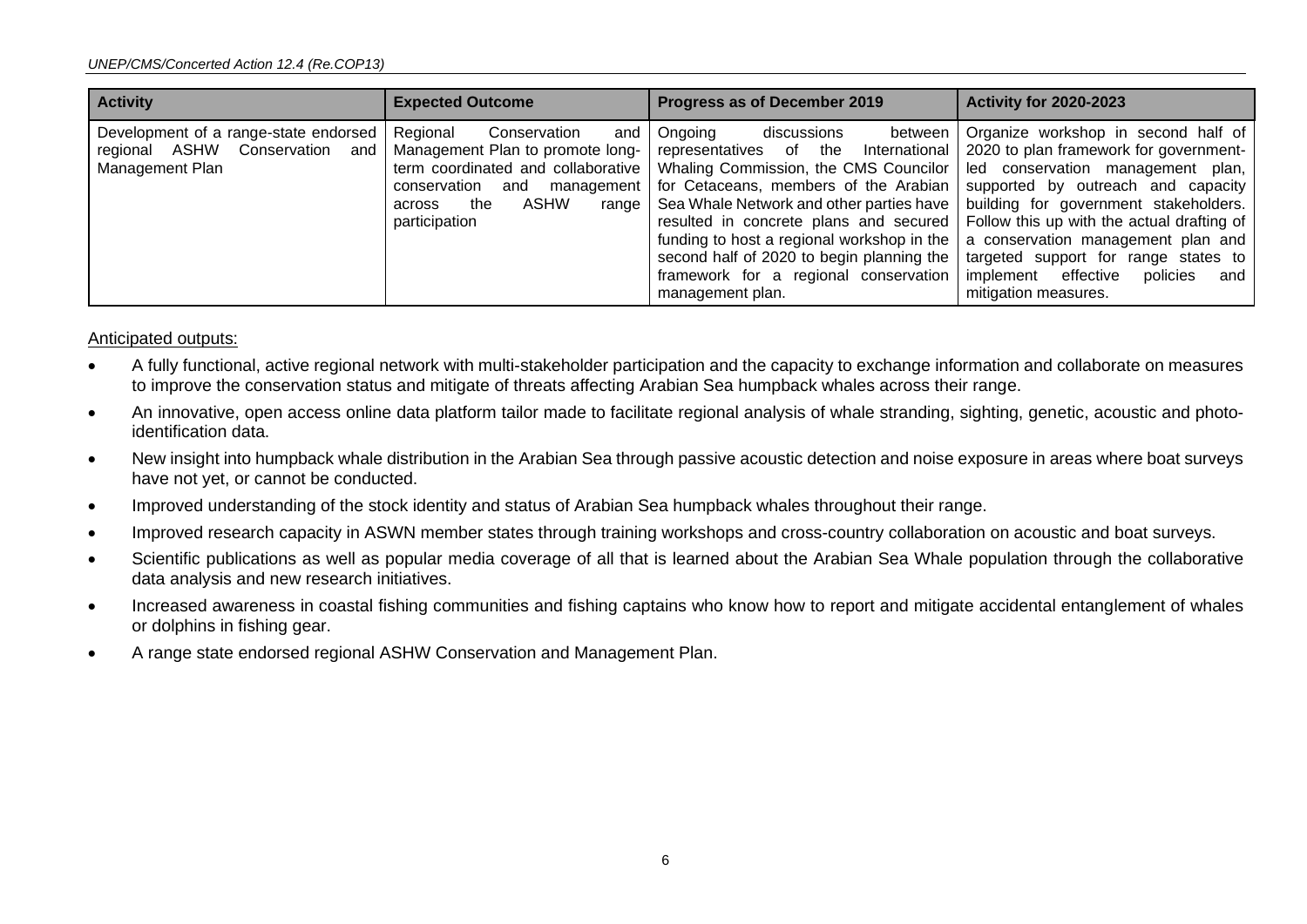# **(vi). Timeframe:**

The Timelines for the development of an Arabian Sea Humpback Whale Concerted Action Plan is tabled below. Reporting points have been built into the timelines, to ensure that the CMS Scientific Council remains appraised of the Arabian Sea Humpback Whale initiative progress.

| <b>Activity</b>                                                                                                                                                                                                                                                                                                                                                           | Year 1 (2020)                                                            | 2021                                                                        | 2022                                                                                                                                 | <b>Expected</b><br>milestone<br>achieved | <b>CMS</b><br>reporting<br>points                                                                |
|---------------------------------------------------------------------------------------------------------------------------------------------------------------------------------------------------------------------------------------------------------------------------------------------------------------------------------------------------------------------------|--------------------------------------------------------------------------|-----------------------------------------------------------------------------|--------------------------------------------------------------------------------------------------------------------------------------|------------------------------------------|--------------------------------------------------------------------------------------------------|
| Addressing knowledge gaps                                                                                                                                                                                                                                                                                                                                                 |                                                                          |                                                                             |                                                                                                                                      |                                          |                                                                                                  |
| The development of a marine mammal reporting smartphone<br>App and citizen science tools, to allow the crews of fishing, coast<br>guard and whale-watch vessels and ferries to record and report<br>whale and dolphin observations.                                                                                                                                       | Development                                                              | Testing in 2-3<br>range states                                              | Use throughout<br>range states and<br>further - collected<br>data contributes to<br><b>Conservation Plan</b>                         | December-20                              |                                                                                                  |
| Collaborative boat-based research to continue photo-<br>identification studies, collect genetic samples, and identify critical<br>habitat. The involvement of local scientists in this research will<br>build capacity for future conservation in the region.                                                                                                             | Research in<br>Oman and India                                            | Research in<br>Oman and India<br>and Iran                                   | Research<br>continues-data<br>used to draft Action<br>Plan                                                                           | December-21                              | Progress<br>reported to<br><b>CMS</b><br>Scientific                                              |
| Use of passive acoustic recorders to detect the presence of<br>whales and monitor human introduced noise in areas that are<br>logistically difficult or dangerous to survey.                                                                                                                                                                                              | Units placed off<br>coasts of<br>Pakistan and<br>India                   | Units continue to<br>collect data,<br>analysis begins                       | Acoustic data used<br>to identify areas of<br>focus for mitigation<br>measures in Action<br>plan                                     | December-21                              | Council<br>Sessional<br>Committee<br>2021                                                        |
| Genetic analysis of samples collected from strandings and<br>during dedicated whale surveys to determine whether Arabian<br>Sea humpback whales taxonomic identity and evaluate<br>connectivity range-wide                                                                                                                                                                | Sample<br>Collection                                                     | Sample analysis                                                             | Results of genetic<br>analysis applied to<br><b>Action Plan</b>                                                                      | December-20                              |                                                                                                  |
| Information sharing and awareness raising                                                                                                                                                                                                                                                                                                                                 |                                                                          |                                                                             |                                                                                                                                      |                                          |                                                                                                  |
| The development of a regional shared online data platform to<br>promote standardization, comparability and timely analyses of<br>data collected throughout the region. This will be used to facilitate<br>the creation of sensitivity maps and assist stakeholders in the<br>design of local, national and regional conservation strategies,<br>including protected areas | Development<br>and upload of<br>data from<br>Oman, Pakistan<br>and India | Testing and<br>upload and<br>analysis of data<br>from other range<br>states | Continual<br>contribution of data<br>from range states<br>and results of<br>analysis used in<br>development of<br><b>Action Plan</b> | December-20                              | Progress<br>reported to<br><b>CMS</b><br>Scientific<br>Council<br>Sessional<br>Committee<br>2021 |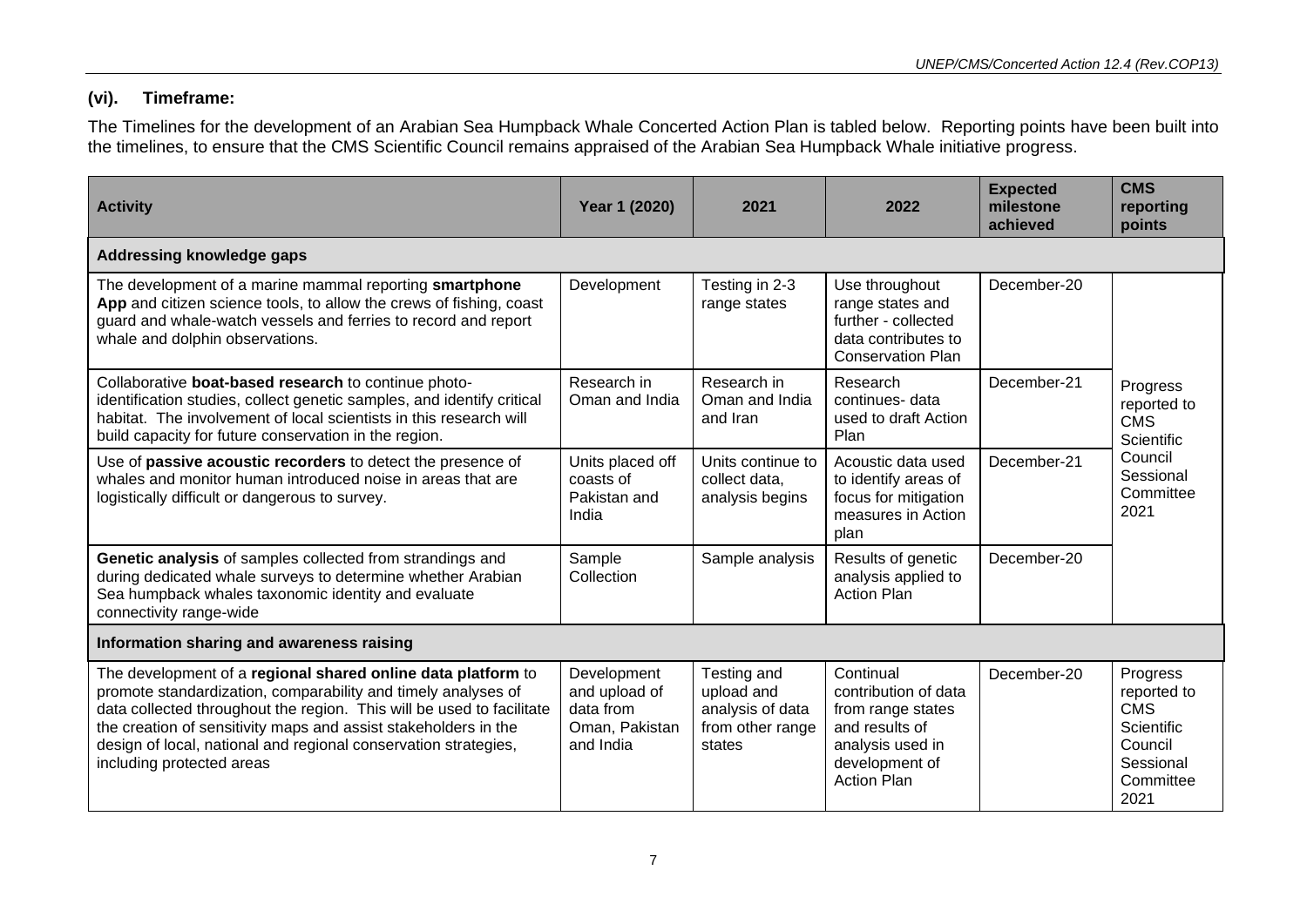| <b>Activity</b>                                                                                                                                                                                                                                                                                                    | Year 1 (2020)                                                                           | 2021                                                                                                   | 2022                                                                                                                                             | <b>Expected</b><br>milestone<br>achieved | <b>CMS</b><br>reporting<br>points                                                                |  |
|--------------------------------------------------------------------------------------------------------------------------------------------------------------------------------------------------------------------------------------------------------------------------------------------------------------------|-----------------------------------------------------------------------------------------|--------------------------------------------------------------------------------------------------------|--------------------------------------------------------------------------------------------------------------------------------------------------|------------------------------------------|--------------------------------------------------------------------------------------------------|--|
| An improved website that provides a portal to the shared<br>database (see above), informs the general public of whale<br>conservation needs, and provides members with a range of<br>outreach tools to engage governments and other stakeholders in<br>their region and involve them in Whale conservation efforts | Linking of<br>website to<br>Online data<br>platform,<br>dissemination of<br>infographic | Development of<br>outreach tools<br>for fishing<br>communities                                         | Continual update of<br>website and<br>translation and<br>dissemination of<br>tools as part of<br><b>Action Plan</b><br>communication<br>strategy | December-21                              | Progress<br>reported to<br><b>CMS</b><br>Scientific<br>Council<br>Sessional<br>Committee<br>2021 |  |
| Capacity building and development and implementation of mitigation strategies                                                                                                                                                                                                                                      |                                                                                         |                                                                                                        |                                                                                                                                                  |                                          |                                                                                                  |  |
| Organization of targeted regional workshops, meetings and<br>training opportunities that will involve local and national<br>government agencies as well as young scientists, build capacity<br>and develop multi-stakeholder mitigation strategies and<br>conservation measures in key range states.               | <b>IWC</b><br>disentanglement<br>workshop in<br>Pakistan, India                         | Meeting of<br>ASWN team in<br>conjunction with<br><b>Indian Ocean</b><br>meeting in<br><b>Maldives</b> | Meetings to draft<br>and launch Action<br>Plan                                                                                                   | December-20                              | Progress<br>reported to                                                                          |  |
| Replication of ship strike mitigation strategies from Oman, and by-<br>catch mitigation from Pakistan to other parts of the Arabian Sea.                                                                                                                                                                           | Workshops in<br>Oman Pakistan<br>to demonstrate<br>and train other<br>range states      | Implementation<br>of programme in<br>other range<br>states and data<br>contributions                   | Evaluation of<br>programme<br>effectiveness and<br>use of data to draft<br>plan                                                                  | July-21                                  | <b>CMS</b><br>Scientific<br>Council<br>Sessional<br>Committee 5<br>(likely mid                   |  |
| Development of a range state endorsed regional ASHW<br><b>Conservation and Management Plan</b>                                                                                                                                                                                                                     | Identification of<br>drafting team                                                      | Collaborators<br>correspond<br>regularly                                                               | Draft completed by<br>July 2020, refined<br>and endorsed by<br>range states<br>December 2020                                                     | December-21                              | 2022)                                                                                            |  |